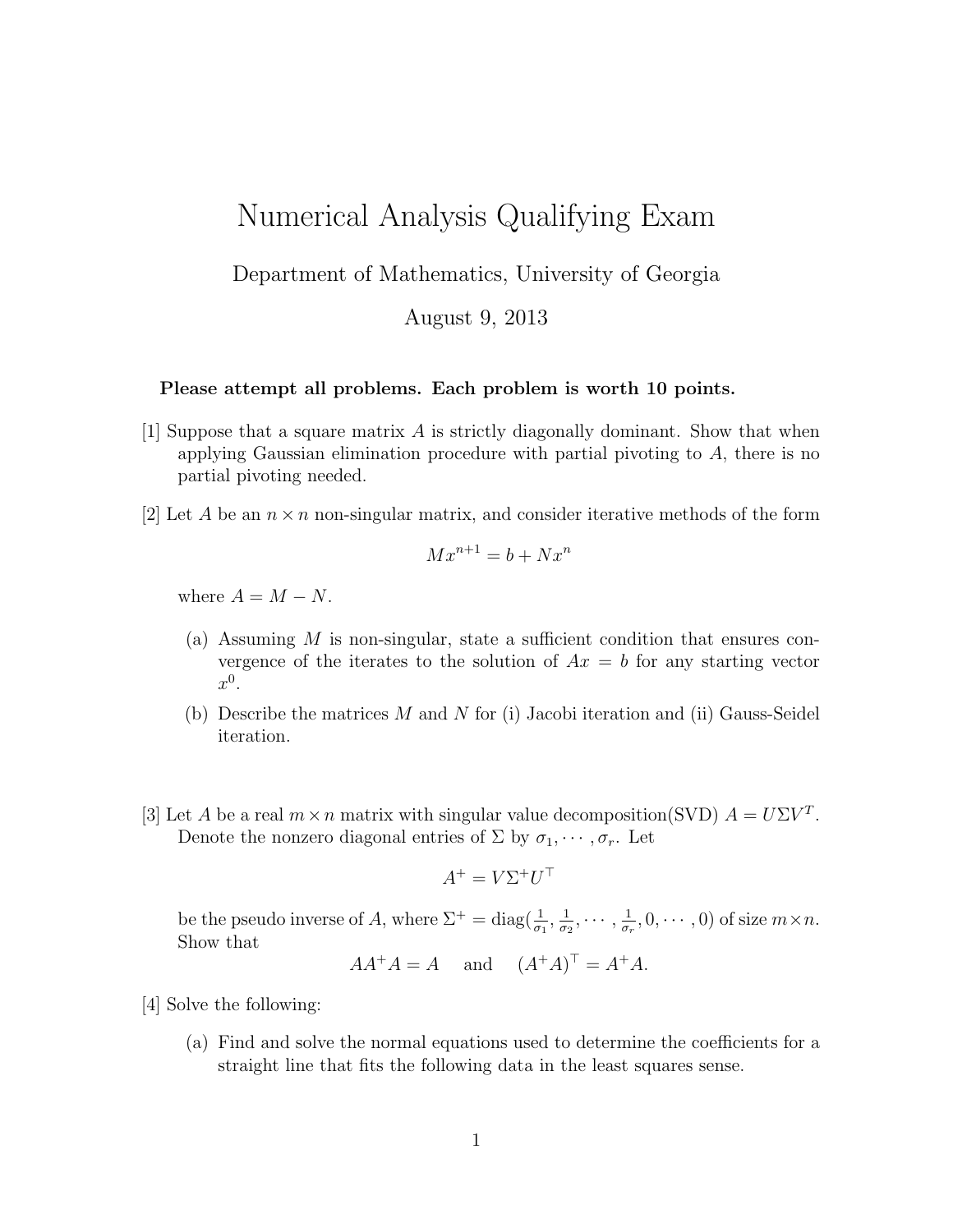| $x_i$                    | $f(x_i)$  |
|--------------------------|-----------|
| $\overline{\phantom{0}}$ | $\dot{2}$ |
| 0                        | 3         |
|                          | З         |
|                          |           |

- (b) Let A be an  $m \times n$  matrix, with  $m > n$ , and the columns of A being linearly independent. Given the  $QR$  factorization of A, where the columns of  $Q$  are orthonormal and  $R$  is upper triangular, what equations must you solve to find the least squares solution of the over-determined system of equations  $Ax = b$ ?
- [5] Use Steepest Descent Method to solve

$$
g(\mathbf{x}^*) = \min_{\mathbf{x} \in \mathbf{R}^n} g(\mathbf{x})
$$

where  $g(\mathbf{x}) = \frac{1}{2}\mathbf{x}^t A \mathbf{x} - \mathbf{x}^t \mathbf{b}$ ,  $n = 3$ , and

$$
A = \begin{bmatrix} 4 & 2 & 0 \\ 2 & 4 & 2 \\ 0 & 2 & 4 \end{bmatrix} \text{ and } \mathbf{b} = \begin{bmatrix} 1 \\ 0 \\ 1 \end{bmatrix}.
$$

Start with  $\mathbf{x}^0 = (0, 0, 0)^t$  and do three iterations.

- [6] Let x and y be two vectors in  $\mathbb{R}^2$ . Suppose that  $||x||_2 = ||y||_2$ . Show that there exists a unitary matrix H such that  $Hx = y$ .
- [7] Let  $a = x_0 < x_1 < \cdots < x_n < x_{n+1} = b$  be a partition of [a, b]. For  $f \in C^1[a, b]$ , let  $S_f$  be the  $C^1$  cubic interpolatory spline of f, i.e.,

$$
S_f(x_i) = f(x_i), S'_f(x_i) = f'(x_i), i = 0, 1, \dots, n+1
$$

and  $S_f(x)|_{[x_i,x_{i+1}]}$  is a cubic polynomial,  $i=0,\dots,n$ . Suppose that  $f \in C^2[a,b]$ . Show that

$$
\int_a^b \left| \frac{d^2}{dx^2} (f(x) - S_f(x)) \right|^2 dx \le \int_a^b \left| \frac{d^2}{dx^2} f(x) \right|^2 dx.
$$

[8] Consider the forward and backward difference operators  $D^+$  and  $D^-$  defined by

$$
D^{+} f(x) = \frac{f(x+h) - f(x)}{h}
$$
 and 
$$
D^{-} f(x) = \frac{f(x) - f(x-h)}{h}.
$$